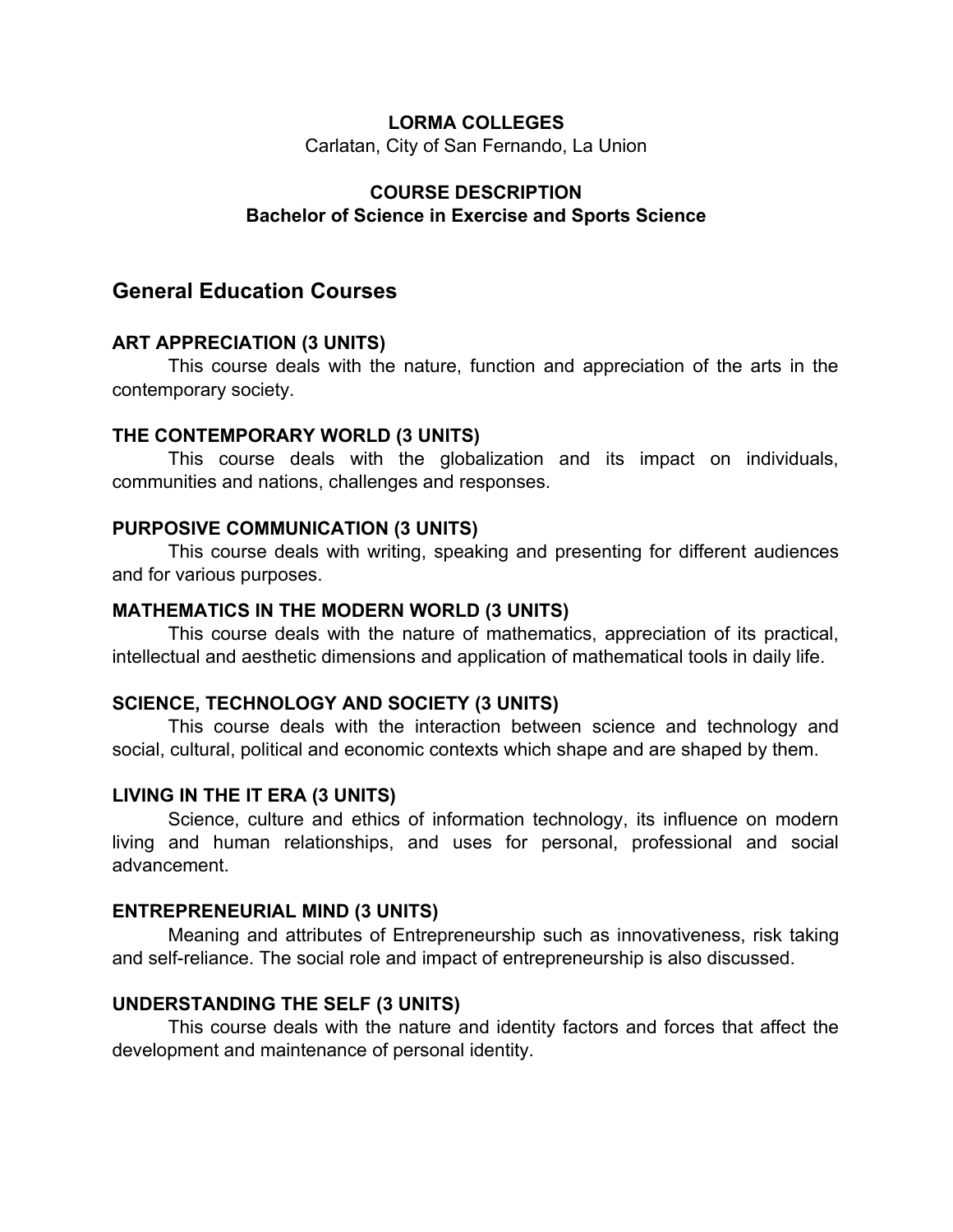#### **ETHICS (3 UNITS)**

This course deals with the principles of ethical behavior in modern society at the level of the person, society and in interaction with the environment and other shared resources.

### **READINGS IN PHILIPPINE HISTORY (3 UNITS)**

This course is all about Philippine History viewed from the lenses of selected primary sources in different periods, analysis and interpretation.

### **PHILIPPINE POPULAR CULTURE (3 UNITS)**

New forms in art, music, and literature arising from opportunities and demands of mass audiences, markets and mass media, and their social, economic, and political contexts.

## **CHRISTIAN FOUNDATION AND VALUES EDUCATION 1 (3 UNITS)**

This course is an overview of the Basic Christian beliefs and values grounded in the Word of God which is the Bible, and which is essential in the spiritual as well as the holistic development of every individual. This course further equips the student's positive attitudes and values toward God, their country, their family, their community and fellowmen.

## **CHRISTIAN FOUNDATION AND VALUES EDUCATION 2 (3 UNITS)**

This course is designed to provide instructions toward righteous living in the sight of God. It includes topics on moral and ethical standards that a student can use in making wise decisions for life.

## **LIFE, WORKS & TEACHINGS OF DR. JOSE RIZAL (3 UNITS)**

This course is designed to orient the students about the life, works and writing of the greatest hero and martyr of our nation from the day of his birth until the day of his death.

## **PHYSICAL FITNESS AND WELLNESS (2 UNITS)**

This course is designed to provide students' knowledge and skills in maintaining a balanced and healthy lifestyle through various physical exercises, healthy diet, and fitness and wellness programs. This course enables the students value the benefits and of physical wellness and fitness and apply its principles in their life.

## **SELF DEFENSE (2 UNITS)**

This course is designed to familiarize the students with the various techniques and strategies in protecting oneself in harmful situations. This course also provides awareness on the students the importance of psychological awareness, alertness, physical health and endurance during difficult situations. Further, it also trains students on physical and mental training in using self-defense techniques.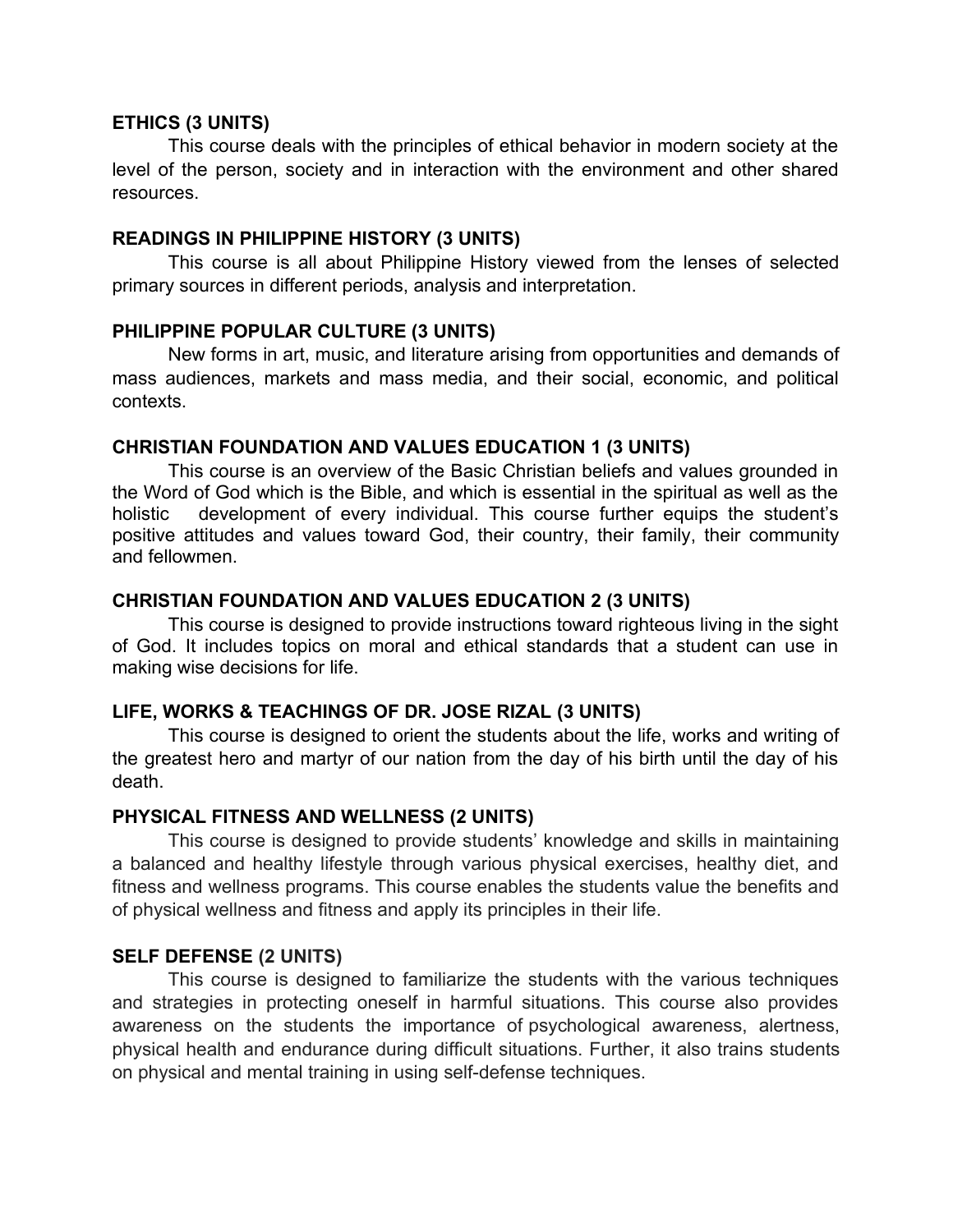#### **RHYTHMIC ACTIVITIES (2 UNITS)**

This course introduces the art and sport of dancing and provides the necessary skills and understanding for an appreciation of the artistic, athletic, and social qualities of dance. Throughout the course, students will learn various concepts on dance including culture, etiquette, and application in social settings as well as several different styles of dance and the rhythms and types of music to which they are danced. Besides being a learning experience, this is to be an enjoyable course.

### **DANCES (2 UNITS)**

This course deals with dance styles and forms from around the world. It will explore Western dance styles (ballet, jazz, tap, modern, musical theatre and contemporary) as well as cultural dances, folk dances, and performance traditions from around the globe.

## **CIVIC WELFARE AND TRAINING SERVICE 1 (3 UNITS)**

This course is pursuant to Republic Act No. 9163, otherwise known as the National Service Training Act of 2001, which mandates tertiary educational institutions to incorporate in the collegiate curriculum a program aimed at "enhancing civic consciousness and defense preparedness in the youth by developing the ethics of service and patriotism.

## **CIVIC WELFARE AND TRAINING SERVICE 2 (3 UNITS)**

This course is a sequel to NSTP 1 and is destined to immerse students in activities that it will arm them the capability to contribute in the upliftment of the general welfare and the quality of life of the community and the enhancement of its facilities especially those that are devoted to improving the health, environment, entrepreneurship, safety, recreation and morale of the citizen.

# **SPECIALIZATION COURSES**

## **INTRODUCTION TO EXERCISE AND SPORTS SCIENCES (3 UNITS)**

This course covers an introduction to a variety of sub-disciplines within the very broad field of exercise and sport science. It is the gateway course into the Exercise and Sports program as it is designed to introduce to the students the basic information that will be explored in greater depth in the more advanced courses within their major.

## **PHILOSOPHICAL AND SOCIO-ANTHROPOLOGICAL FOUNDATIONS OF PHYSICAL EDUCATION AND SPORTS (3 UNITS)**

This course aims to provide students with the opportunity to understand and analyze issues related to sociocultural foundations of sport and physical activity. These issues range from historical, anthropological, social and philosophical aspects of sport and physical activity. It is expected that students will develop skills in a range of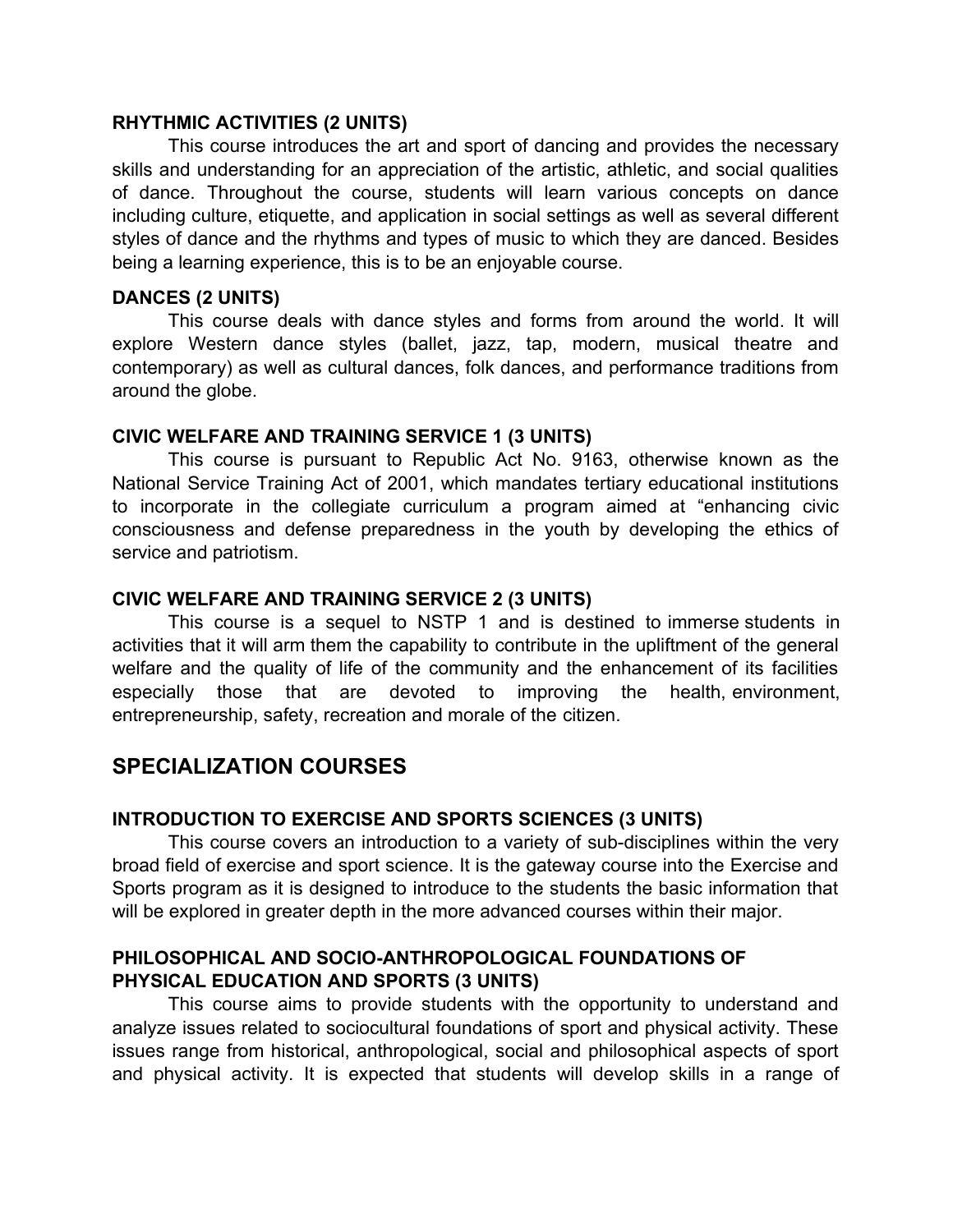understandings and competencies for interpreting and analyzing sport and physical activity issues within the wider and complex social environment.

#### **ANATOMY OF HUMAN MOVEMENT AND PERFORMANCE (3 UNITS)**

This course involves the study of the anatomical and the mechanical principles which provide the basis for understanding and analyzing the various forms of human movement.

### **PHYSIOLOGY OF EXERCISE AND SPORTS (3 UNITS)**

This course introduces students to the physiological basis of exercise and/or athletic performance. Specifically, students will study the human body's physiological adaptation to external stressors such as work, exercise, and environmental conditions. This information will be directly related to the basis of health and fitness conditioning for athletes, non-athletes, and special populations, and to a greater understanding of athletic performance limitations.

## **PRINCIPLES OF MOTOR CONTROL AND LEARNING OF EXERCISE, SPORTS AND DANCE (3 UNITS)**

This course introduces the basic theories and applications of motor control and learning. Various motor control theories will be examined with respect to the role of sensory and motor function and how this interaction may impact on our health and ability to perform activities of daily living, exercise and play sport. Students will examine a range of factors that influence the assessment of motor function and how best to assist clients to improve their motor learning and skill acquisition.

## **INTRODUCTION TO RESEARCH (3 UNITS)**

This course is deals with the overview of the nature of research in sport, recreation, and fitness studies. Topics include different types of research in sport, research design, skills in data collection and assessment, and application of research to the management of sport, recreation, and fitness.

#### **SPORTS AND EXERCISE PSYCHOLOGY (3 UNITS)**

This course covers an overview of the basic concepts and principles essential to understanding the psychological and behavioral aspects of sport and exercise. Emphasis is given to the conceptual frameworks and the applied aspects of sport performance enhancement and mental skills, exercise behavior and motivation, sociological factors, and health and well-being. Applications are made to future practitioners of coaching, teaching, sports medicine, counseling, sport management, and instruction. The fitness instruction instruction.

#### **CONTEMPORARY ISSUES IN EXERCISE AND SPORTS (3 UNITS)**

This course provides an opportunity for students to integrate information from their educational experiences to critically examine and analyze contemporary issues in sport and exercise from an interdisciplinary perspective. Current issues, trends, and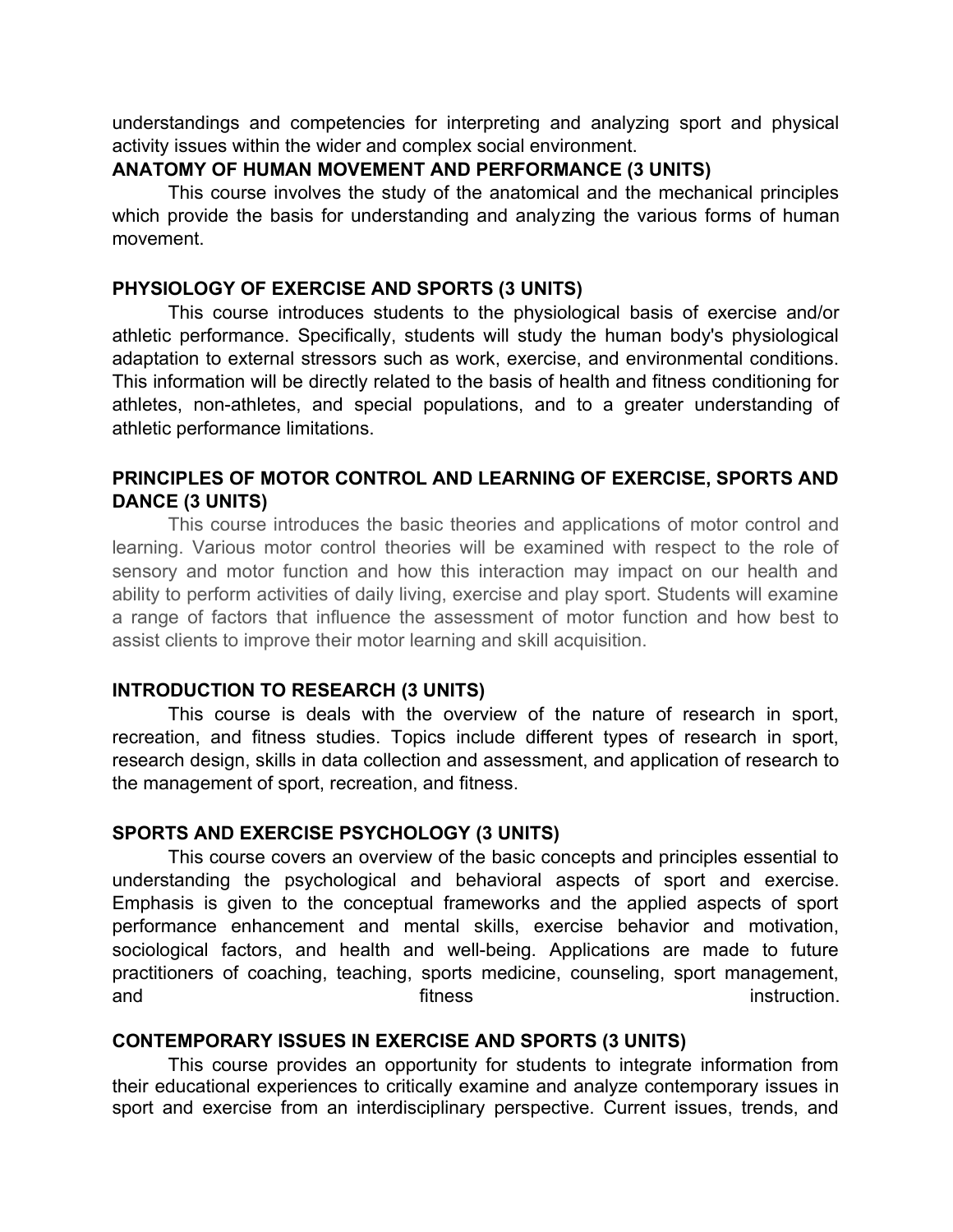challenges will be presented with the intent of provoking thought and stimulating debate so that students may identify their role in the resolution of issues.

## **PHYSICAL ACTIVITY FOR SPECIAL POPULATION (3 UNITS)**

This course deals with the practical concepts and information on exercise for persons with a wide range of special diseases and disabilities. Discussion of each unique physiology, effects of the condition on the exercise response, effects of exercise training on the condition, and recommendations for exercise testing and programming is presented in a selected topics format.

## **INDIVIDUAL AND DUAL SPORTS 1 (3 UNITS)**

This course aims to provide venue for students to learn and understand basic skills, rules, strategy and etiquette of individual/dual sports, and incorporates those into structured games.

## **INDIVIDUAL AND DUAL SPORT II (3 UNITS)**

This course is a continuation of Individual and dual sports I that aims to provide venue for students to learn and understand basic skills, rules, strategy and etiquette of individual/dual sports, and incorporates those into structured games.

## **TEAM SPORTS 1 (3 UNITS)**

This course aims to provide opportunity to develop the techniques utilized in fundamental skills for team sports. This course focuses on the various stages of games skill development and on designing a variety of learning experiences for each appropriate sport.

## **TEAM SPORTS II (3 UNITS)**

A continuation of Team Sports I that aims to develop students' abilities to create, organize, demonstrate, and teach a new activity to the class. Students will participate in and develop intermediate to advanced skills in various team activities. They will also demonstrate knowledge of rules and officiating the various activities.

## **SWIMMING AND AQUATICS (3 UNITS)**

This course provides students opportunity for a swimming experience especially those who have had little or no swimming experiences. Instruction will focus on basic swimming skills for beginners to advanced beginners. Skills to be covered include; front crawl with rotary breathing, elementary backstroke, backstroke, sidestroke, breaststroke, comfort in the deep end of the pool, and treading water.

## **OUTDOOR AND ADVENTURE EDUCATION (3 UNITS)**

This course deals with the study of implementation of technical and facilitation skills required in outdoor adventure and evaluating the history, philosophy, and trends in outdoor adventure programming.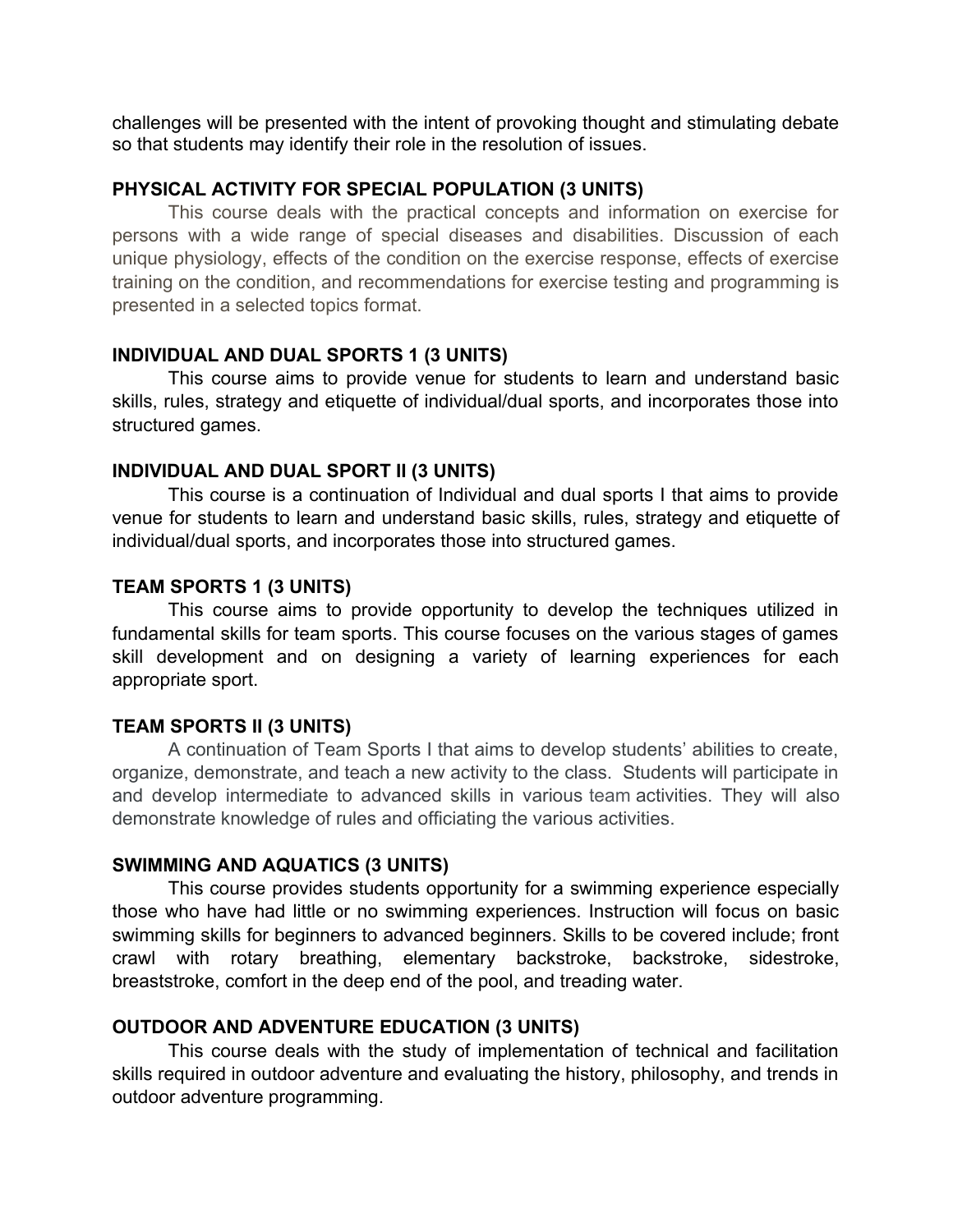## **CARDIORESPIRATORY FITNESS/ AEROBIC TRAINING (3 UNITS)**

The course Introduces cardiovascular exercise to improve fitness, health and overall wellness. It provides knowledge and skills needed to perform safe and effective group and individual cardiovascular workouts. It explores principles of physical fitness and fitness program development and promotes physical fitness for the prevention of disease and life -long fitness and well-being.

## **MUSCULOSKELETAL FITNESS / RESISTANCE TRAINING (3 UNITS)**

This course is designed to provide information on how to apply knowledge and skills pertaining to resistance training exercise. It includes discussion on the background of how the human musculoskeletal system is being utilized during physical activity or workout.

## **SPORTS SEMINAR (2 UNITS)**

This course serves as a venue for an oral dissemination and discussion of scientific and current concepts of exercise, sports, and fitness topics. The course will provide an opportunity for the students to hone their oral presentation skills: observation, question, critique, research, and presentation.

## **INTERNSHIP (INDUSTRY IMMERSION- 6 UNITS)**

Internship includes a 450 hours of practical time experiences with an organization where the course theories can be applied to best practices. Students will report for on the job training in selected sports and fitness centers that have affiliation with the school. This course will provide opportunity for the students to work in a fitness or sports facility to experience actual work condition in different settings under the supervision of sports and fitness professionals outside the school.

## **RESEARCH 2 (ENTREPRENEURSHIP AND INNOVATION – 6 UNITS)**

This course is designed to prepare students to become creative, thoughtful, and determined professionals who are able to apply their analytical skills in developing wellplanned and socially responsible ventures and innovations and persuasively convince clients or audiences. In addition, students are expected to exploit change as an opportunity for a different business or a different service.

## **FUNDAMENTALS OF MANAGEMENT PRACTICE (3 UNITS)**

This course is designed to introduce the field of Sport Management to the students. The course deals with the discussion of the theory, basic concepts, and principles of management in relation to sport and fitness organizations. It includes discussion on the nature of man, purpose, and motivation.

## **PRINCIPLES OF ACCOUNTING (3 UNITS)**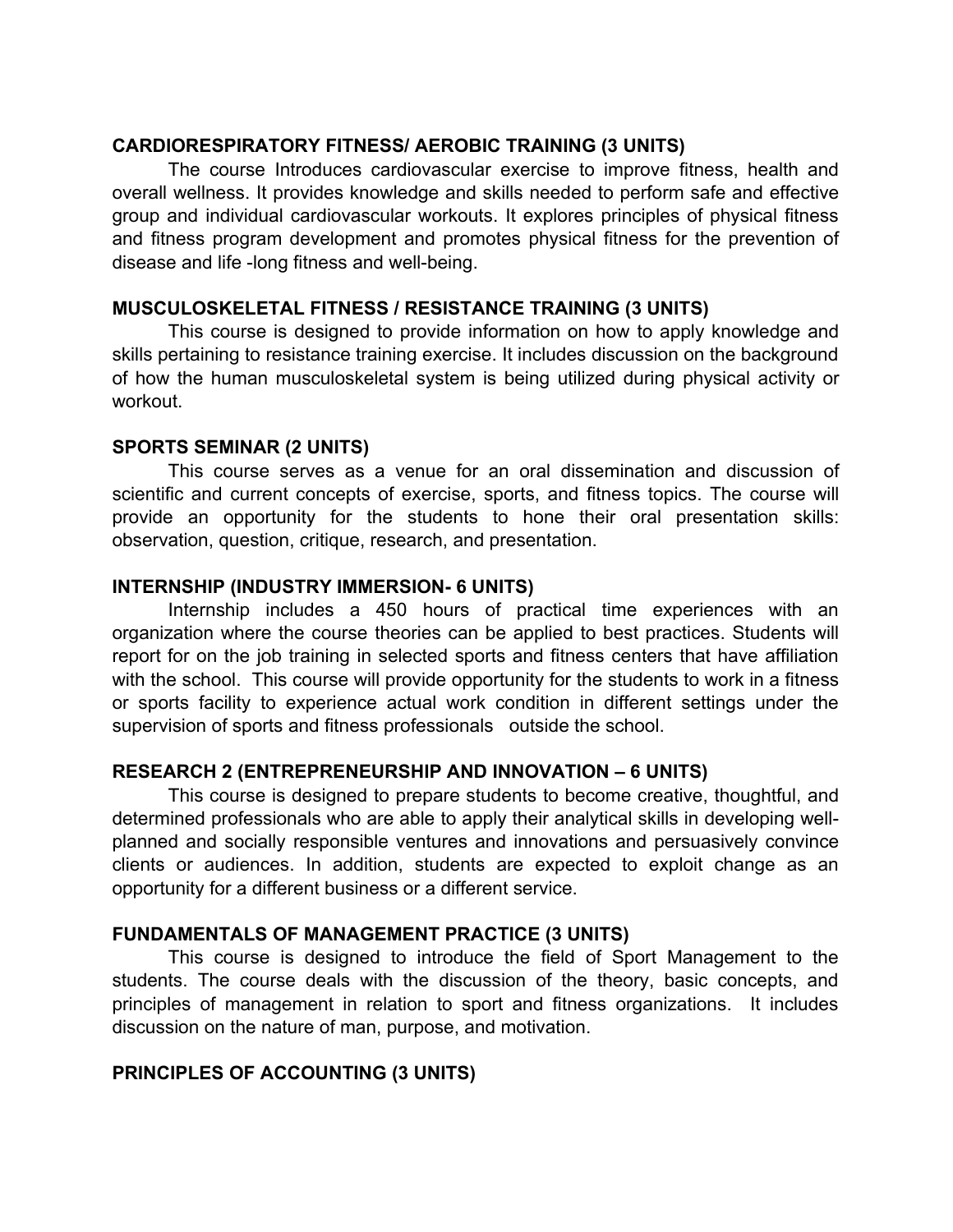An introduction course for future professional managers grounded on an entrepreneurial and ethical mindset. The framework consists of typical transactions and accounting problems of single proprietorships and engaged in service and Merchandising businesses.

#### **PRINCIPLES OF MARKETING IN FITNESS AND SPORTS (3 UNITS)**

This course covers the principles of marketing, promotion, and public relations to the sport and fitness industry. Students will be introduced to the application of basic principles of marketing to the sport industry with emphasis on intercollegiate athletics and professional sport.

## **PRINCIPLES OF FINANCE IN FITNESS AND SPORTS (3 UNITS)**

This course deals with the concepts and principles in analyzing the financial implications and operating procedures of the athletic industry, including where revenue is obtained, how it is spent, and how to effectively utilize remaining resources to help foster future growth and sound decision-making.

## **OPERATIONS MANAGEMENT (3 UNITS)**

This course deals with the concepts and principles as it relates to planning, development, and maintenance of sport and leisure facilities, including latest trends in international sports facilities and operations, and respective managerial aspects. It aims to prepare prospective sport manager in the design and management of sport related facilities.

## **MACROECONOMICS (3 UNITS)**

This course deals with the introduction of economics of sports and fitness industry. The course covers discussions on the facts about sports economics, how the business of sports operates, and the structure of sports leagues and organizations. Towards the end of the semester, discussions will focus on the economics of athlete compensation – bargaining between players and sports leagues, athletes' contracts, and the role of sports agents.

## **HUMAN RESOURCE MANAGEMENT (3 UNITS)**

This course deals with the essential concepts in human resources in the sport and recreation industries. It includes discussion on the critical aspects of management of human resources within sport and recreational organizations to help aspiring and current professionals maximize their potential in the field.

## **BUSINESS ETHICS AND LAW (3 UNITS)**

This course will merge the principles, rules, and standards of legal ethics that are covered in Sports Ethics and Law, with the real-world ethical dilemmas, tensions, and pressures that confront advising and counseling their business clients.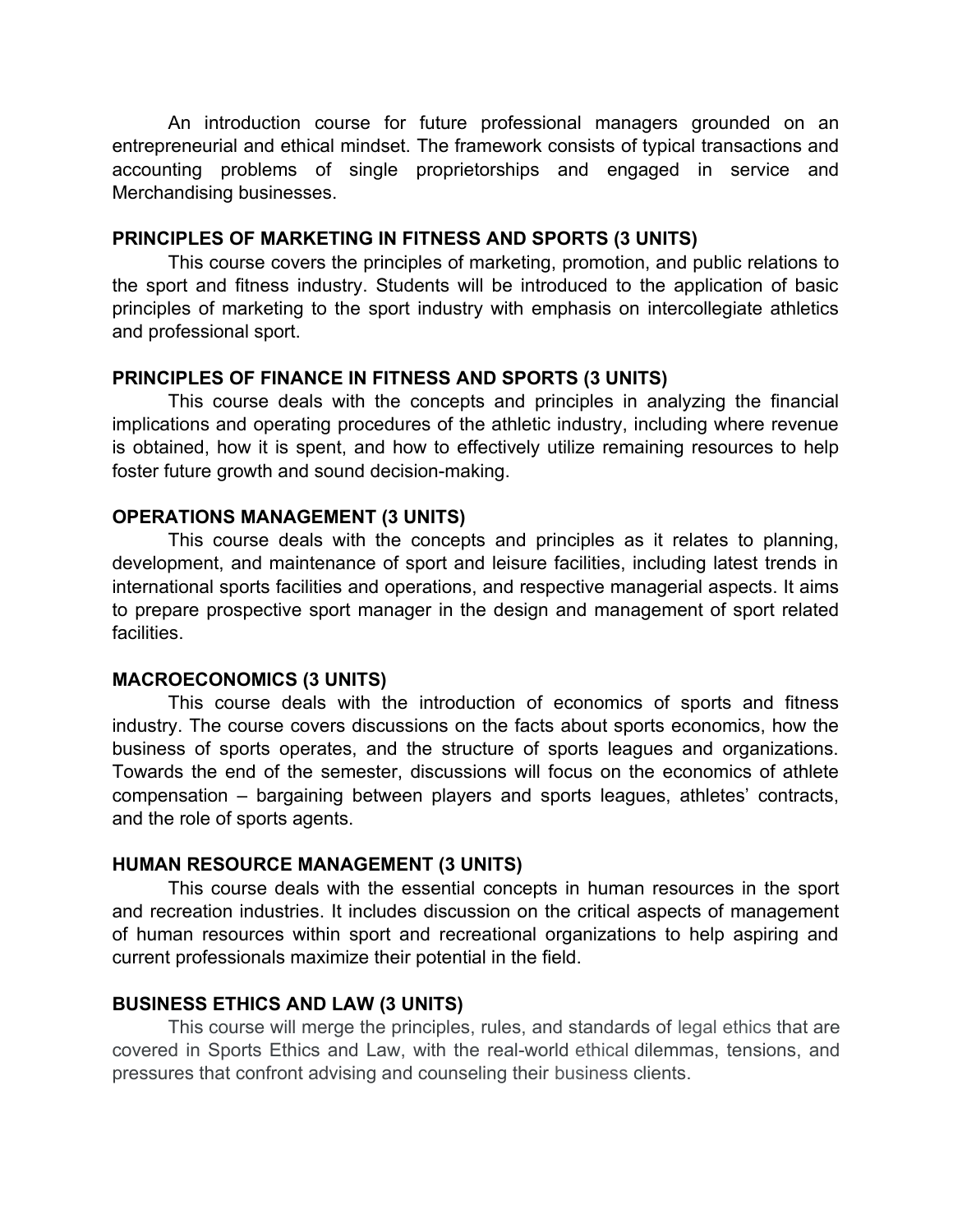### **EXERCISE PRESCRIPTION AND PROGRAMMING (3 UNITS)**

This course covers the general techniques used in exercise testing and prescription or adaptations needed in exercise testing and prescription for specific groups of people, including normal or diseased. It includes discussion and application of the pathophysiological concepts to the development and/or application of appropriate exercise testing protocols and prescriptions to the subject populations.

## **ASSESSMENT OF FITNESS AND SPORT PERFORMANCE (3 UNITS)**

This course is a study of the basic principles and methodologies to enhance athletic performance. Emphasis on the concepts of periodization of training as it relates to the goals of the fitness and sport performance. Topics include evaluation and assessment protocols, exercise techniques, and safety.

## **PREVENTION AND MANAGEMENT OF EXERCISE- AND SPORTS- RELATED INJURIES (3 UNITS)**

This course deals with the treatment and prevention of specific sport injuries resulting from activities in the home, recreational, intramural, and extramural settings. Identification of injuries, proper treatment after they occur, and preventative measures. Students learn how to create a safe environment for athletes.

## **ERGOGENICS AND HEALTHY EATING IN EXERCISE AND SPORTS (3 UNITS)**

This course deals with the concepts and principles in relation to classification and function of essential nutrients in the exercise; essential elements of an athlete's diet, ergogenic aids agents; specific supply in different sports: endurance, strength, team, combat; food in special situations. Discussions will focus on sport nutrition guidelines and will cover the mechanisms of fuel use during exercise, nutritional strategies to support weight change, hydration, and ergogenic aids to meet the needs of the high-performance athlete.

## **COACHING THEORY AND PRACTICE (3 UNITS)**

This course covers the study of the theories, models and practices of coaching. It focuses on the discussion of the context of coaching within the broader professions of psychology, and in contrast to counselling, psychotherapy, mentoring, and consulting. Discussions will cover topics on how to set effective goals with clients, interviewing techniques, characteristic of coaching practice and how to structure a coaching session.

## **DRUGS IN SPORTS (3 UNITS)**

This course deals with the study and thorough understanding of injury, illness and/or disease of various body systems. It includes discussion of medical diagnostics, interventions (including pharmacology) and participation considerations for the athletic population.

## **BIOMECHANICS (3 UNITS)**